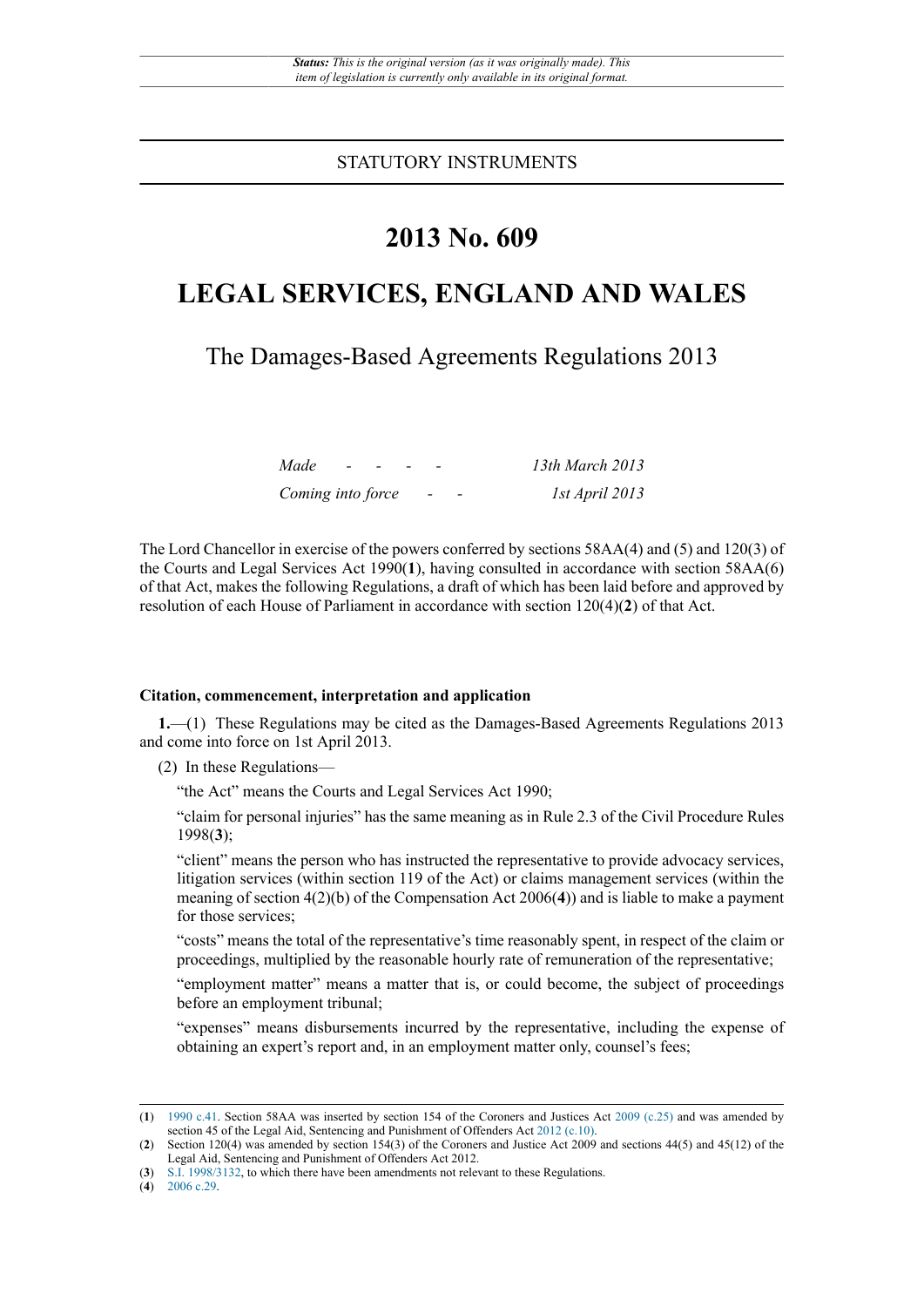"payment" means that part of the sum recovered in respect of the claim or damages awarded that the client agrees to pay the representative, and excludes expenses but includes, in respect of any claim or proceedingsto which these regulations apply other than an employment matter, any disbursements incurred by the representative in respect of counsel's fees;

"representative" means the person providing the advocacy services, litigation services or claims management services to which the damages-based agreement relates.

(3) Subject to paragraphs (4), (5) and (6), these Regulations shall apply to all damages-based agreements entered into on or after the date on which these Regulations come into force.

(4) Subject to paragraph (6), these Regulations shall not apply to any damages-based agreement to which section 57 of the Solicitors Act 1974(**5**) (non-contentious business agreements between solicitor and client) applies.

(5) In these Regulations—

- (a) regulation 4 does not apply; and
- (b) regulations 5, 6, 7 and 8 only apply,

to any damages-based agreement in respect of an employment matter.

(6) Where these Regulations relate to an employment matter, they apply to all damages-based agreements signed on or after the date on which these Regulations come into force.

## **Revocation of 2010 Regulations and transitional provision**

**2.**—(1) Subject to paragraph (2), the Damages-Based Agreements Regulations 2010(**6**) ("the 2010 Regulations") are revoked.

(2) The 2010 Regulationsshall continue to have effect in respect of any damages-based agreement to which those Regulations applied and which was signed before the date on which these Regulations come into force.

## **Requirements of an agreement in respect of all damages-based agreements**

**3.** The requirements prescribed for the purposes of section 58AA(4)(c) of the Act are that the terms and conditions of a damages-based agreement must specify—

- (a) the claim or proceedings or parts of them to which the agreement relates;
- (b) the circumstances in which the representative's payment, expenses and costs, or part of them, are payable; and
- (c) the reason for setting the amount of the payment at the level agreed, which, in an employment matter, shall include having regard to, where appropriate, whether the claim or proceedings is one of several similar claims or proceedings.

## **Payment in respect of claims or proceedings other than an employment matter**

**4.**—(1) In respect of any claim or proceedings, other than an employment matter, to which these Regulations apply, a damages-based agreement must not require an amount to be paid by the client other than—

- (a) the payment, net of—
	- (i) any costs (including fixed costs under Part 45 of the Civil Procedure Rules 1998); and

<sup>(</sup>**5**) [1974 c.47](http://www.legislation.gov.uk/id/ukpga/1974/47). Section 57 has been amended by section 98 of the 1990 Act and sections 117 and 221 of, and Schedule 16 to, the Legal Services Act [2007 \(c.29\)](http://www.legislation.gov.uk/id/ukpga/2007/29).

<sup>(</sup>**6**) [S.I. 2010/1206](http://www.legislation.gov.uk/id/uksi/2010/1206).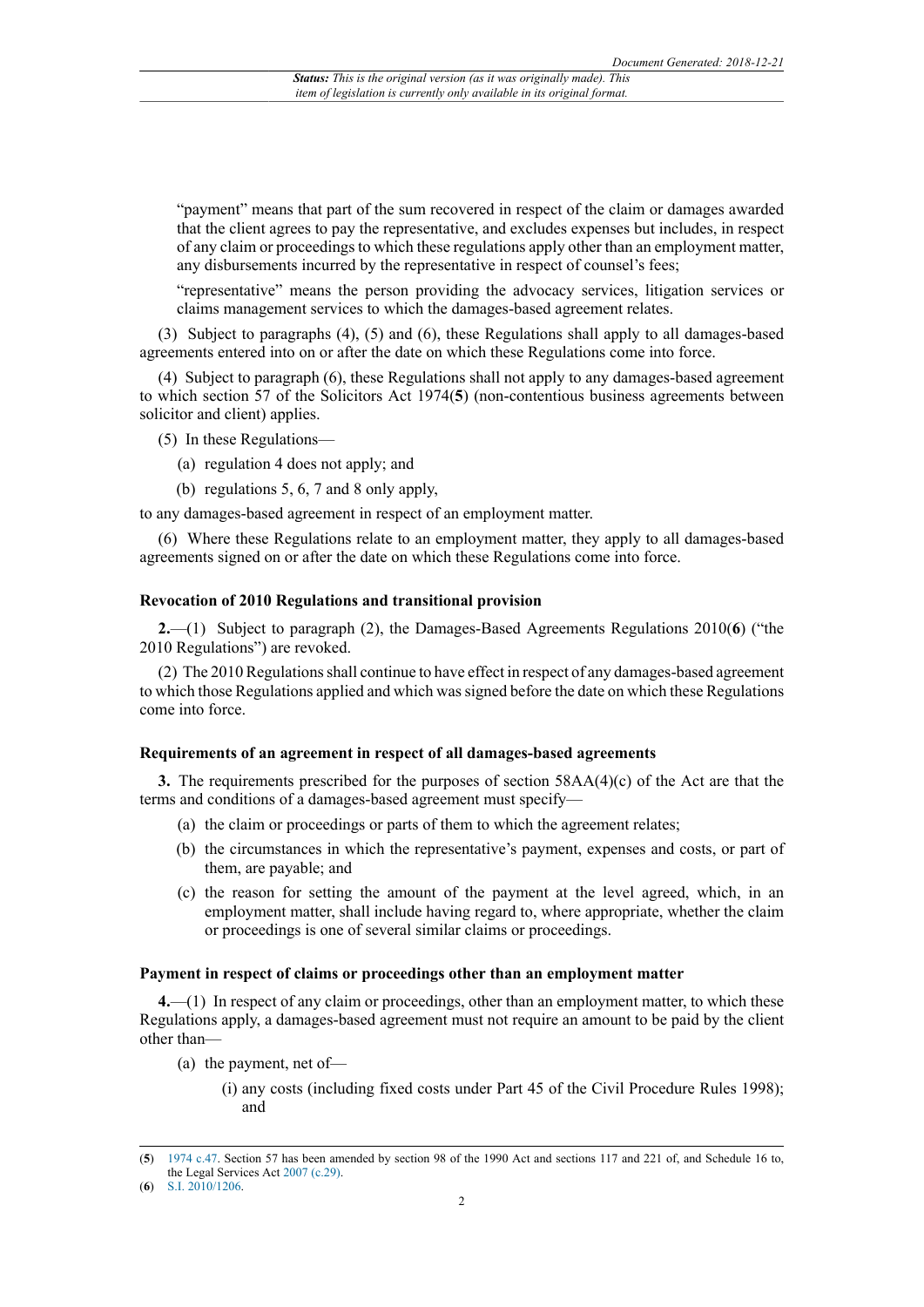(ii) where relevant, any sum in respect of disbursements incurred by the representative in respect of counsel's fees,

that have been paid or are payable by another party to the proceedings by agreement or order; and

- (b) any expenses incurred by the representative, net of any amount which has been paid or is payable by another party to the proceedings by agreement or order.
- (2) In a claim for personal injuries—
	- (a) the only sums recovered by the client from which the payment shall be met are—
		- (i) general damages for pain, suffering and loss of amenity; and
		- (ii) damages for pecuniary loss other than future pecuniary loss,

net of any sums recoverable by the Compensation Recovery Unit of the Department for Work and Pensions; and

(b) subject to paragraph (4), a damages-based agreement must not provide for a payment above an amount which, including VAT, is equal to 25% of the combined sums in paragraph  $(2)(a)(i)$  and  $(ii)$  which are ultimately recovered by the client.

(3) Subject to paragraph (4), in any other claim or proceedings to which this regulation applies, a damages-based agreement must not provide for a payment above an amount which, including VAT, is equal to 50% of the sums ultimately recovered by the client.

(4) The amounts prescribed in paragraphs (2)(b) and (3) shall only apply to claims or proceedings at first instance.

#### **Information required to be given before an agreement is made in an employment matter**

**5.**—(1) In an employment matter, the requirements prescribed for the purposes of section 58AA(4)(d) of the Act are to provide—

- (a) information to the client in writing about the matters in paragraph (2); and
- (b) such further explanation, advice or other information about any of those matters as the client may request.
- (2) Those matters are—
	- (a) the circumstances in which the client may seek a review of costs and expenses of the representative and the procedure for doing so;
	- (b) the dispute resolution service provided by the Advisory, Conciliation and Arbitration Service (ACAS) in regard to actual and potential claims;
	- (c) whether other methods of pursuing the claim or financing the proceedings, including—

(i) advice under the Community Legal Service,

(ii) legal expenses insurance,

(iii) pro bono representation, or

(iv) trade union representation,

are available, and, if so, how they apply to the client and the claim or proceedings in question; and

- (d) the point at which expenses become payable; and
- (e) a reasonable estimate of the amount that is likely to be spent upon expenses, inclusive of VAT.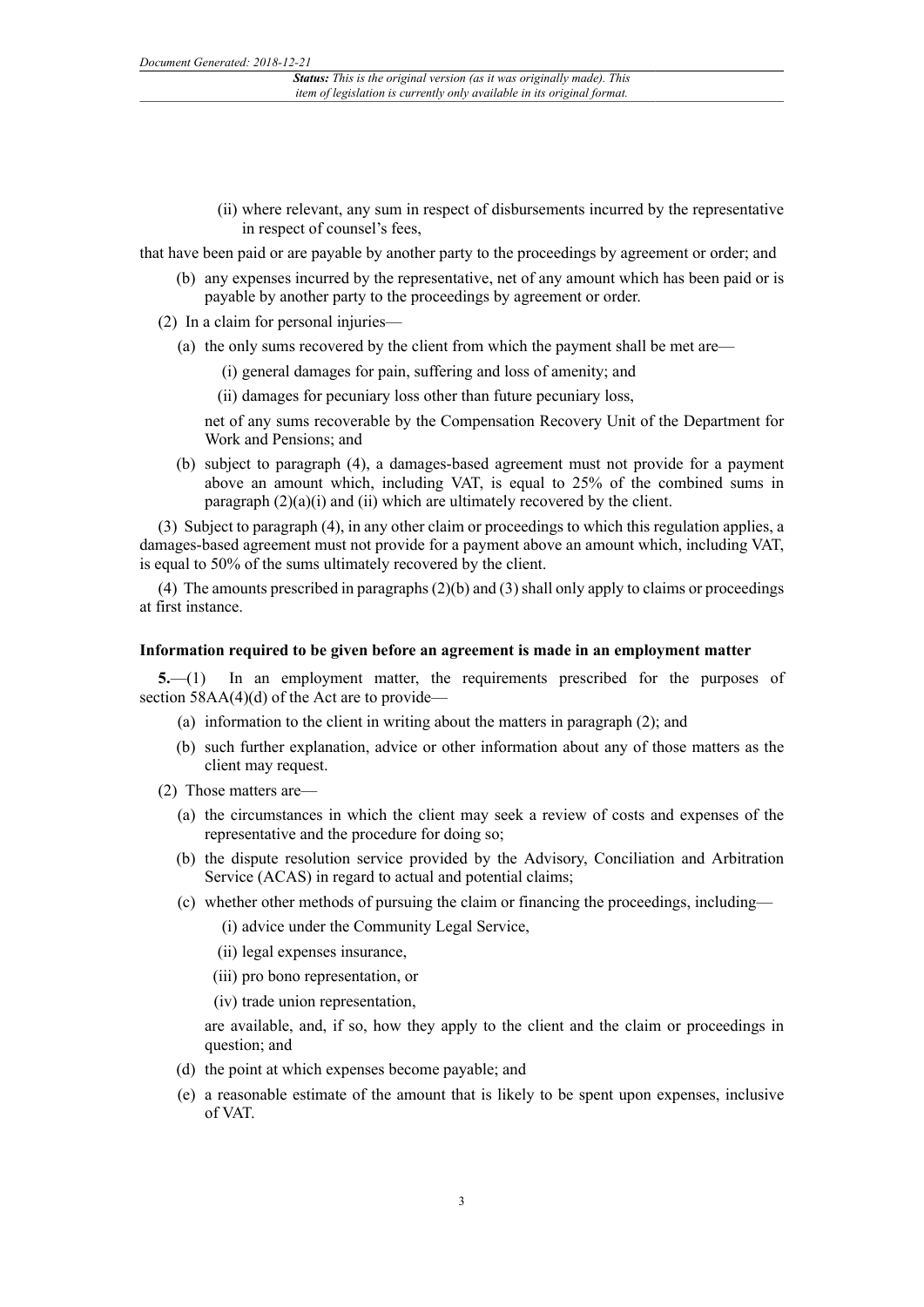#### **Additional causes of action in an employment matter**

**6.** In an employment matter, any amendment to a damages-based agreement to cover additional causes of action must be in writing and signed by the client and the representative.

### **Payment in an employment matter**

**7.** In an employment matter, a damages-based agreement must not provide for a payment above an amount which, including VAT, is equal to 35% of the sums ultimately recovered by the client in the claim or proceedings.

#### **Terms and conditions of termination in an employment matter**

**8.**—(1) In an employment matter, the additional requirements prescribed for the purposes of section 58AA(4)(c) of the Act are that the terms and conditions of a damages-based agreement must be in accordance with paragraphs (2), (3) and (4).

(2) If the agreement is terminated, the representatives may not charge the client more than the representative's costs and expenses for the work undertaken in respect of the client's claim or proceedings.

- (3) The client may not terminate the agreement—
	- (a) after settlement has been agreed; or
	- (b) within seven days before the start of the tribunal hearing.

(4) The representative may not terminate the agreement and charge costs unless the client has behaved or is behaving unreasonably.

(5) Paragraphs (3) and (4) are without prejudice to any right of either party under general law of contract to terminate the agreement.

Signed by authority of the Lord Chancellor

13th March 2013

*Helen Grant* Parliamentary Under Secretary of State Ministry of Justice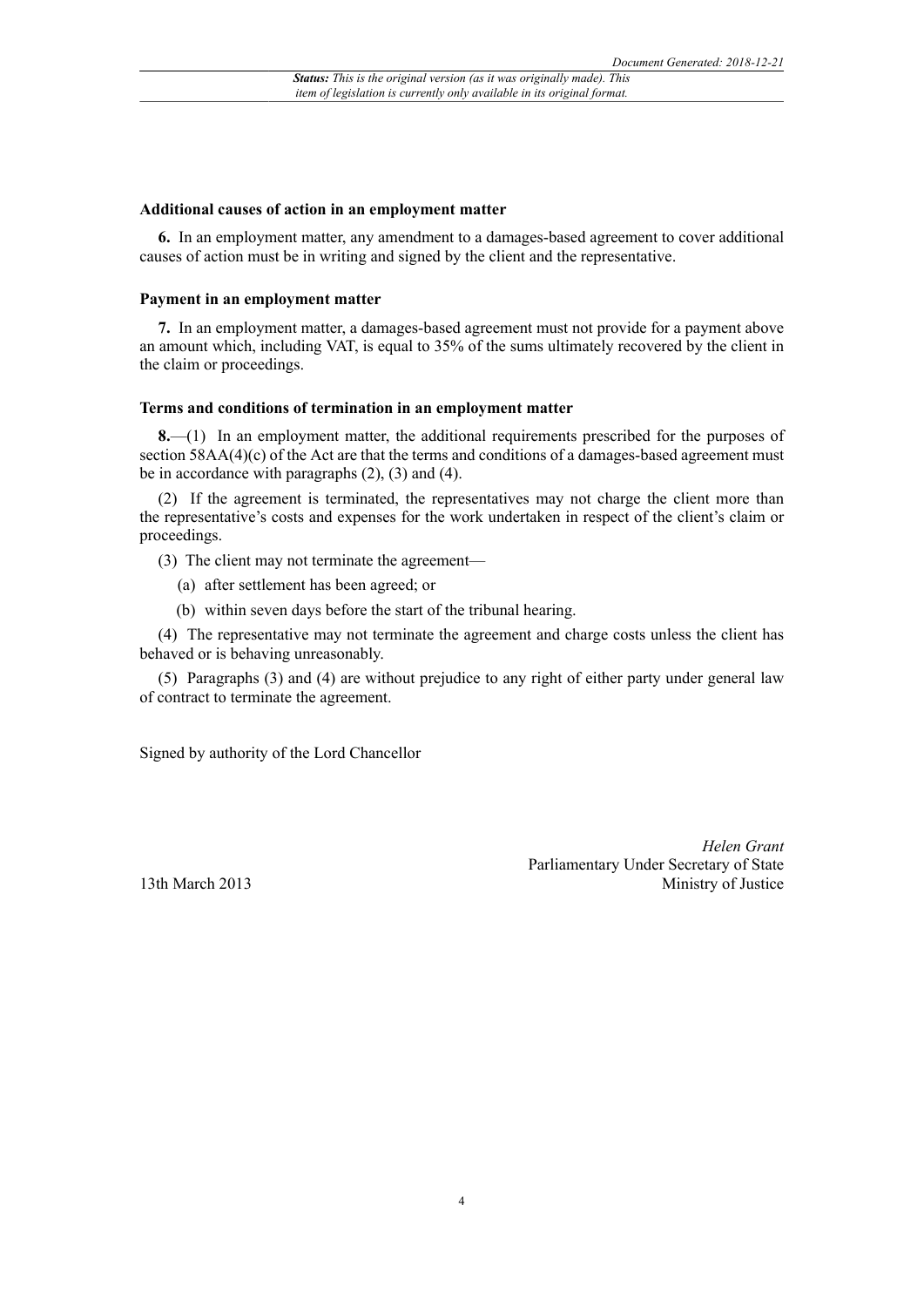## **EXPLANATORY NOTE**

*(This note is not part of the Order)*

These Regulations prescribe the requirements with which a damages-based agreement ("DBA") must comply in order to be enforceable under section 58AA of the Courts and Legal Services Act [1990 \(c.41\)](http://www.legislation.gov.uk/id/ukpga/1990/41) ("the Act").

DBAs are a type of 'no win, no fee' agreement under which a representative (defined in these Regulations as a person providing the advocacy services, litigation services or claims management services to which the DBA relates) can recover an agreed percentage of a client's damages if the case is won ("the payment"), but will receive nothing if the case is lost.

Prior to amendment by the Legal Aid, Sentencing and Punishment of Offenders Act [2012 \(c.10\),](http://www.legislation.gov.uk/id/ukpga/2012/10) section 58AA of the Act only provided for the regulation of DBAs used in employment matters. The effect of the amendment, subject to exceptions, is to permit and regulate the use of DBAs in all civil litigation.

These Regulations apply to all DBAs, including those which relate to employment matters, entered into or signed on or after the date on which they come into force. However, section 58AA(9) of the Act provides that, where section 57 of the Solicitors Act [1974 \(c.47\)](http://www.legislation.gov.uk/id/ukpga/1974/47) applies to a DBA (other than one relating to an employment matter), it is not unenforceable only because it does not satisfy the conditions in section 58AA(4), under which these Regulations are made. Accordingly, article 1(4) excludes those DBAs to which section 57 of the Solicitors Act 1974 applies from the scope of these Regulations. Further, the effect of regulation 4 is limited to all DBAs other than those which relate to employment matters, whereas regulations 5, 6, 7 and 8 only apply to DBAs in respect of employment matters.

Regulation 2 revokes the Damages-Based Agreements Regulations 2010 [\(SI 2010/1206\)](http://www.legislation.gov.uk/id/uksi/2010/1206), which applied only to employment matters and which will continue to have effect in respect of any DBA relating to an employment matter signed before the date on which these Regulations come into force. However, these Regulations make similar separate provision in respect of employment matters.

Regulation 3 applies to all DBAs and specifies the requirements of a DBA.

Regulation 4, which applies to all DBAs other than those which relate to employment matters, provides that the payment from a client's damages shall be the sum agreed to be paid (which, where relevant, will include any disbursements incurred by the representative in respect of counsel's fees) net of any costs (including fixed costs), or sum in respect of counsel's fees, payable to the representative by another party to the proceedings.

Regulation 4 also provides that:

- **—** in a claim for personal injuries, the amount to be paid by a client, including VAT, must not be greater than 25% of the combined total of the damages recovered by the client in the proceedings for pain, suffering and loss of amenity and pecuniary loss (other than future pecuniary loss), net of any sums recoverable by the Compensation Recovery Unit. The 25% cap will only apply to claims or proceedings at first instance; and
- **—** in any other claim or proceedingsto which these Regulations apply, the amount of the payment, including VAT, must not be greater than 50% of the sums ultimately recovered by the client. The 50% cap will only apply to claims or proceedings at first instance.

Regulations 5, 6, 7 and 8 apply only to DBAs in respect of employment matters.

Regulation 5 specifies the information that a representative must provide before a DBA is made.